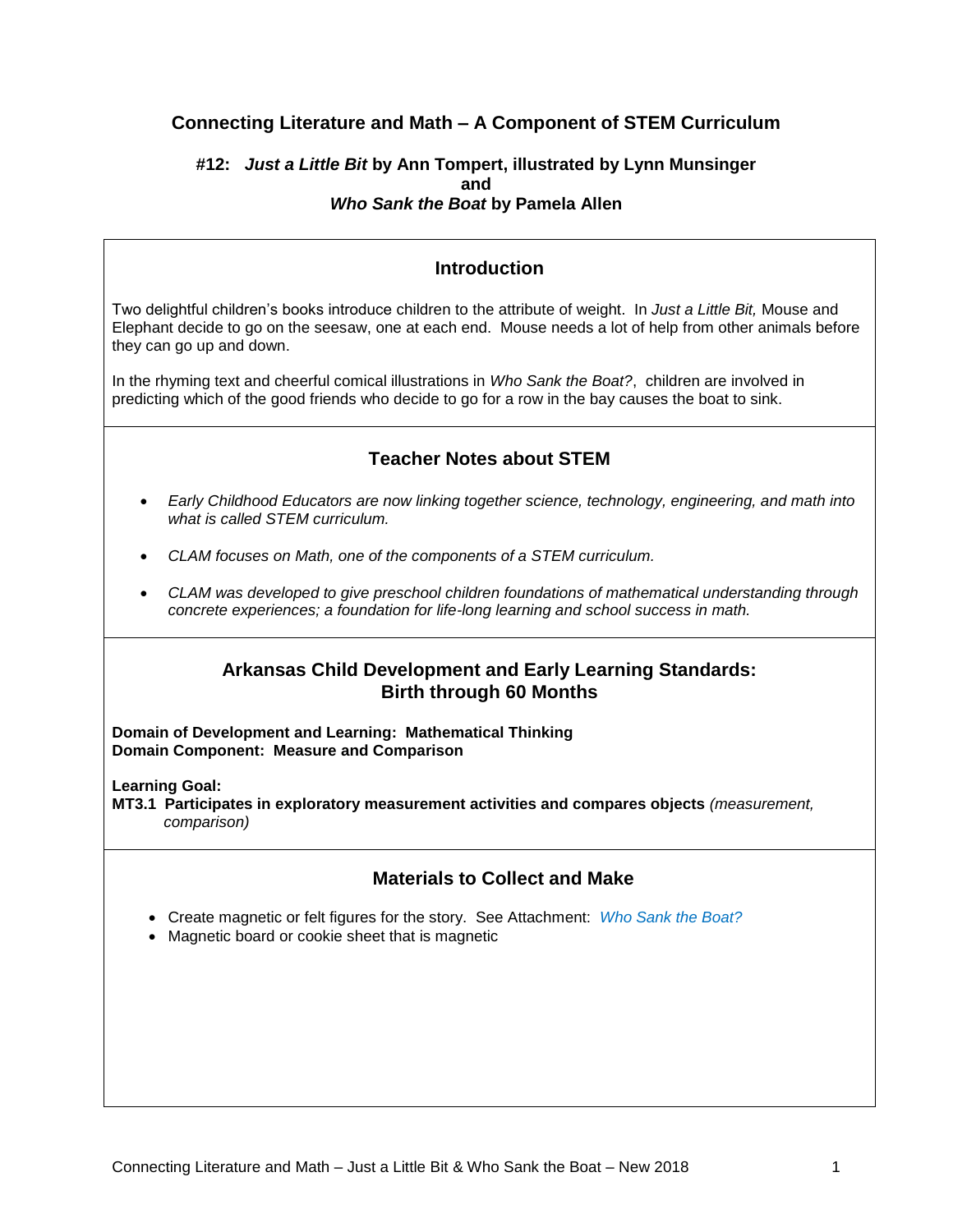# **Story Presentation**

**Learning Goals:**

- **LD1.1 Understands and responds to language (in child's home language)** *(vocabulary and language comprehension)*
- **EL1.1 Shows interest in literacy experiences** *(engagement in literacy experiences, variety of interests)*
- **EL1.2 Engages in read alouds and conversations about books and stories** *(story comprehension, story structure)*
- **EL3.1 Responds to features of books and print** *(book knowledge)*
- **MT1.1 Demonstrates number sense and an understanding of quantity** *(number names and count sequence, connection of number, numeral and quantity)*
- **MT3.1 Participates in exploratory measurement activities and compares objects** *(measurement, comparison)*

**Book:** *Just a Little Bit* by Ann Tompert, illustrated by Lynn Munsinger

**First Reading of** *Just a Little Bit*

- Prepare to read the book, *Just a Little Bit.*
- Show cover; give title, author and illustrator. (Explain that author is the person who writes the book and the illustrator is the person who draws the pictures.)
- Say to children, "I see three animals on the cover. Can you find the three animals and name them?" (elephant, mouse, beetle)
- Invite children to predict what they think the book is about. Accept all answers and say, "Let's read and find out about the elephant, mouse and beetle."
- Read the story so all children can see the pictures in the book.
- Invite children to explain why they think nothing happened when Mouse and the other animals that join him pushed down against the board. (Elephant weighed more than they all of the animals combined.)
- Continue to read until the end and invite children to explain why they think the little brown beetle caused the board with all of the animals on it to go down. (Beetle added just a little bit more weight)
- Follow up the reading of the story by inviting children to share their experiences on a seesaw. Where were they? Who were they with? Who was on each end of the seesaw? Did it go up and down?

\_\_\_\_\_\_\_\_\_\_\_\_\_\_\_\_\_\_\_\_\_\_\_\_\_\_\_\_\_\_\_\_\_\_\_\_\_\_\_\_\_\_\_\_\_\_\_\_\_\_\_\_\_\_\_\_\_\_\_\_\_\_\_\_\_\_\_\_\_\_\_\_\_\_\_\_\_\_\_\_\_\_\_\_\_\_\_

**Second Reading of** *Just a Little Bit*

- Show the cover and invite children to recall the title of the book.
- Give author and illustrator and invite children to state what each does.
- Read the story so all children can see the pictures in the book.
- Follow up the reading by showing the picture of elephant on one end of the board and mouse on the other and invite children to recall which animal will join mouse. Show the next pages and ask children if they were correct.
- Continue this until the little brown beetle lands on mouse's head.
- Involve children in counting the number of animals on one end of the board, beginning with mouse. (10 animals). Ask how many animals were on the other end of the board (1 animal).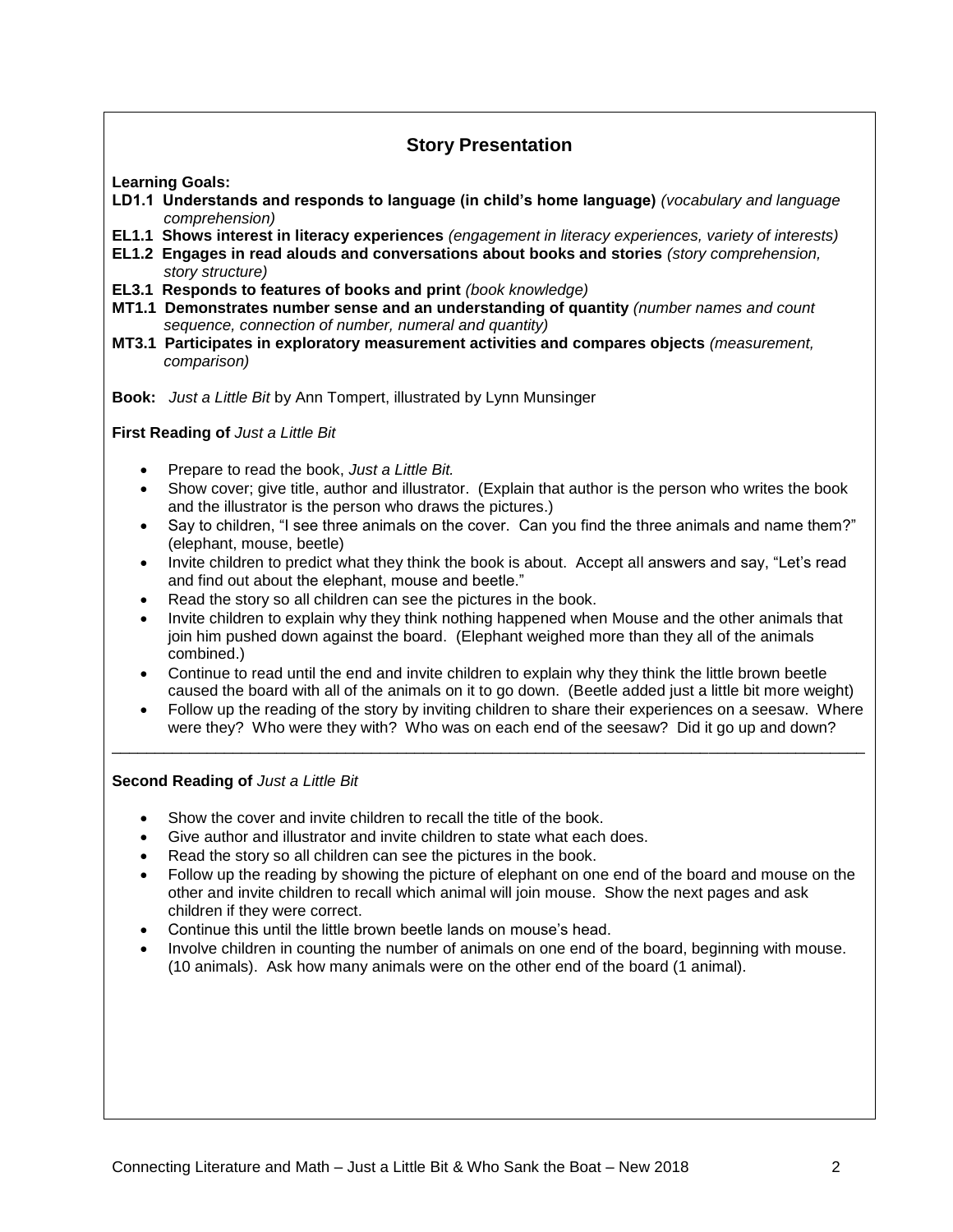### **Book:** *Who Sank the Boat?* by Pamela Allen

#### **First Reading of** *Who Sank the Boat?*

- Show the cover, give the title and author and illustrator. Explain to children that Pamela Allen is both the author and illustrator of the book.
- Read the story so all of the children can see the pictures in the book.
- Follow up the reading by showing the second page of the book and invite children to count with you the animals they see, beginning with the tiny little mouse. (counting from left to right)
- Show the pages where the cow got in the boat and state that the cow was the first animal to get in the boat.
- Continue this process, stating that the donkey was the second animal, the pig was the third, the sheep was the fourth, and the tiny little mouse was the last animal to get in the boat.
- Show the last double spread page where the animals are walking one behind the other and invite children to join you in saying which animal was the first, the second, the third, the fourth and the last animal in line. (again, from left to right)

**Teacher Note:** *When children are using terms like first, second, last, etc. they are demonstrating ordinality (place in a series) which is one of the indicators in the following Learning Goal.*

**\_\_\_\_\_\_\_\_\_\_\_\_\_\_\_\_\_\_\_\_\_\_\_\_\_\_\_\_\_\_\_\_\_\_\_\_\_\_\_\_\_\_\_\_\_\_\_\_\_\_\_\_\_\_\_\_\_\_\_\_\_\_\_\_\_\_\_\_\_\_\_\_\_\_\_\_\_\_\_\_\_\_\_\_\_\_\_**

#### **Additional Learning Goal:**

**MT1.1 Demonstrates number sense and an understanding of quantity** *(comparison of quantity)*

**Second Reading of** *Who Sank the Boat?*

- Be familiar with the book, *Who Sank the Boat?*
- Show the cover, give title, author and illustrator. (Explain that the author is the person who writes the words and the illustrator is the person who creates the pictures, and that Pamela Allen is both the author and illustrator of the book).
- Invite children to discuss whether they would rather be the author or the illustrator of a book, or both, and explain why.
- Show the title page and ask children what kind of boat they see? (row boat with oars)
- Read the story so all children can see the pictures in the book.
- Allow children to answer the question at the end of each page: "Do you know who sank the boat?"
- Continue reading until the end of the story.
- Pause at the end of the reading and allow for children's honest reaction.
- Follow up the reading by explaining to children that you are going to involve them in helping you read some of the pages of the book.
- Read the pages with the rhyming words, pausing before the rhyming word in the last sentence and invite children to complete the sentence. For example: Was it the cow
	- who almost fell **in**

when she tilted the boat

and made such a \_\_\_\_\_? **(din)** (Explain to children that din is a lot of noise.)

Continue this through the page where the question is: Was it the sheep…..

**Teacher Note:** *This process of pausing to allow children to fill in a missing word or phrase is called the cloze technique.*

## **Additional Learning Goal:**

**EL2.1 Notices and manipulates the sounds of language** *(rhyme)*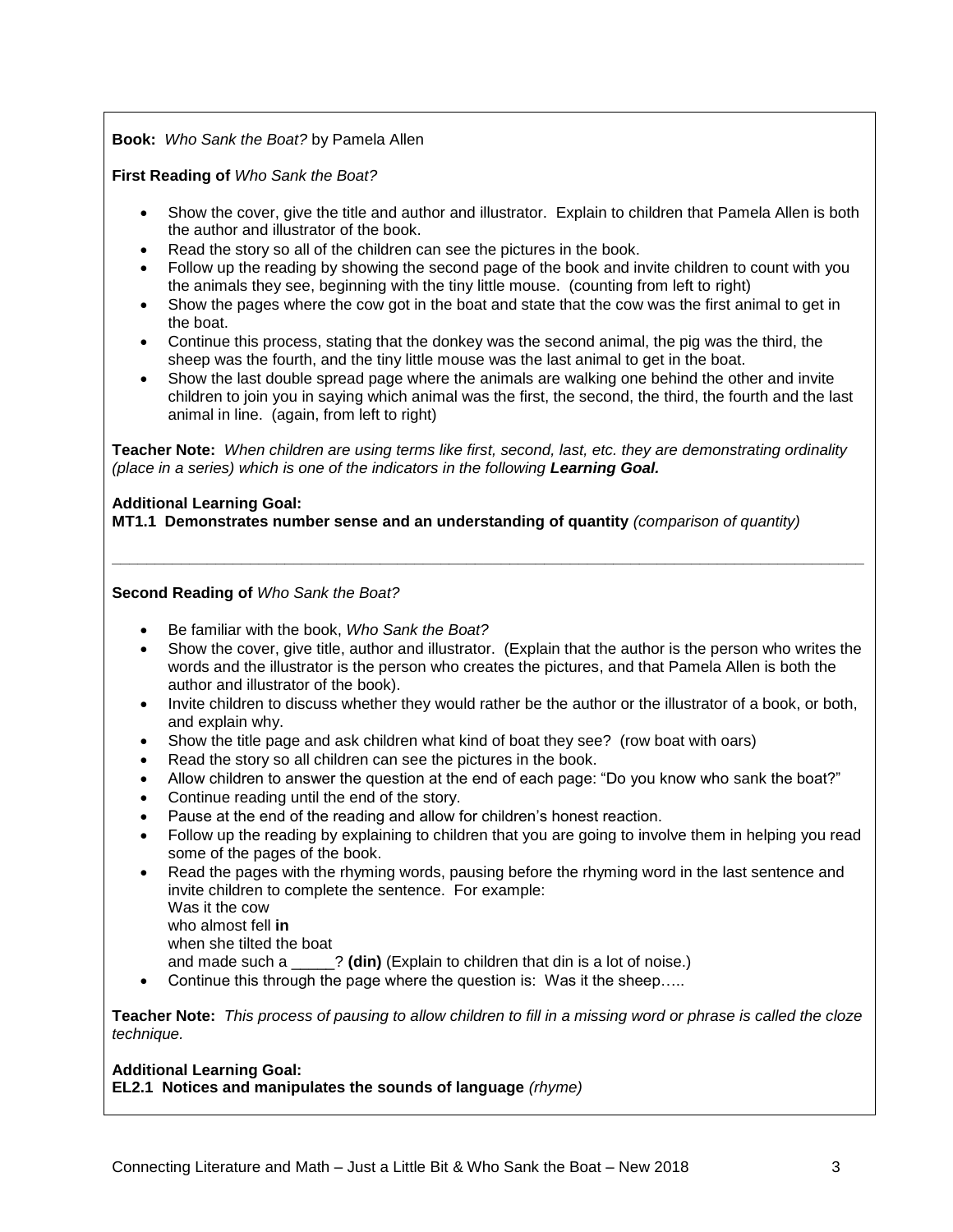# **Additional Language, Literacy and Mathematical Thinking Activities**

**Learning Goals:**

- **LD1.1 Understands and responds to language (in child's home language)** *(vocabulary and language comprehension, follows directions)*
- **EL1.1 Shows interest in literacy experiences** *(engagement in literacy experiences)*

**MT1.1 Demonstrates number sense and an understanding of quantity** *(comparison of quantity)*

#### **Activity:** *Who Sank the Boat?* **Storytelling Figures**

**Materials:** magnetic figures of the story *Who Sank the Boat?, See Attachment: Who Sank the Boat?* magnetic board or cookie sheet that is magnetic, the book *Who Sank the Boat?*

#### **Directions:**

- Show the book, *Who Sank the Boat?* and invite children to recall the main components of the story: the setting, the main characters, the plot, and the sequence of events.
- Explain that you will now tell the story in a different way.
- Use the magnetic figures to tell the story.
- Following up the telling by involving children in stating which animal was the first to get in the boat and place that animal in the boat.
- Continue with the second, the third, the fourth and the last animal to get in the boat and place the animals in the boat in that order.
- Explain to children that the storytelling figures and magnet board will be in the Library Center for them to use.
- Demonstrate and discuss with children the correct way to use the storytelling figures.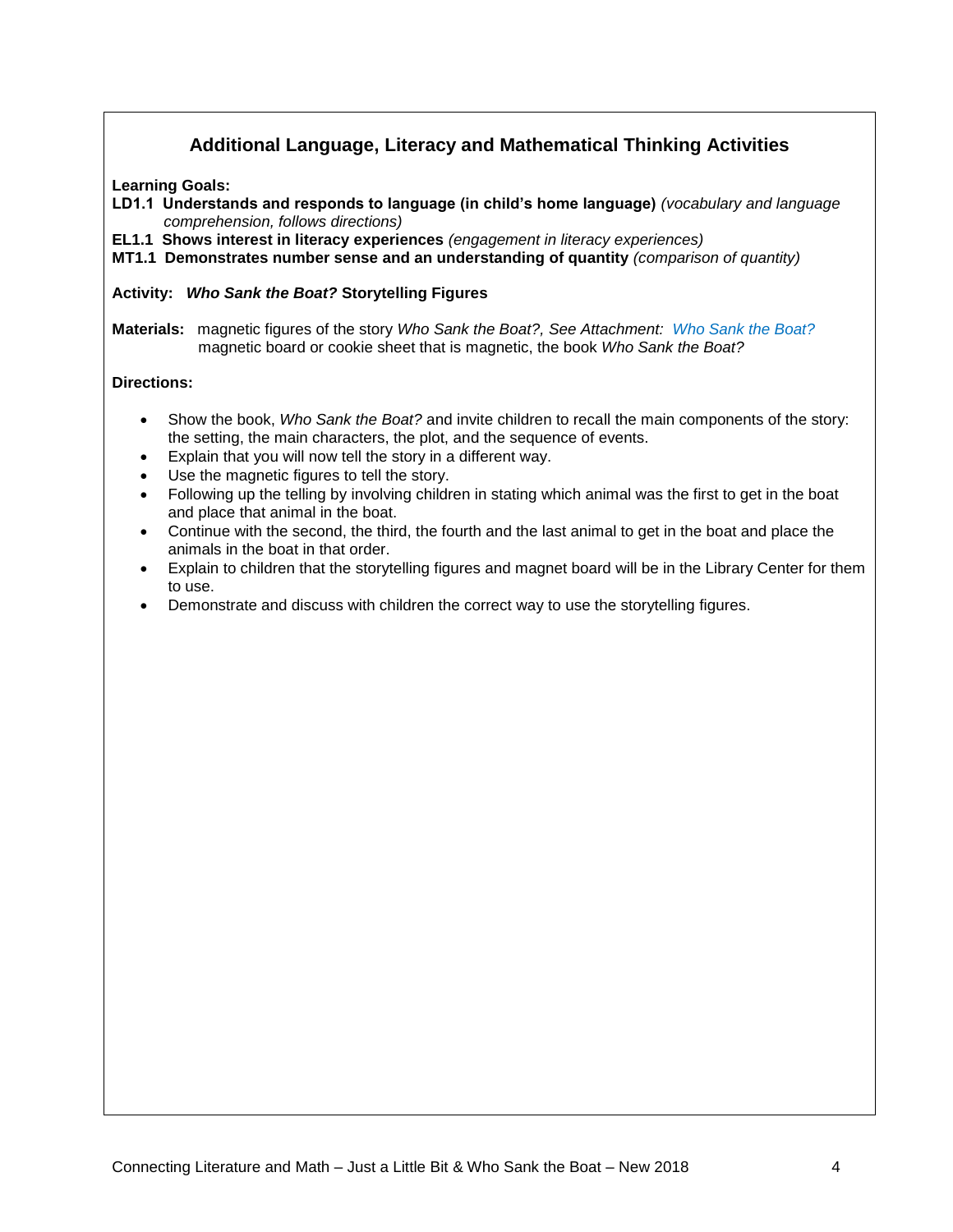**Learning Goals:**

- **CD1.1 Shows curiosity and a willingness to try new things** *(exploration and investigation, interest in new experiences)*
- **MT1.1 Demonstrates number sense and an understanding of quantity** *(number names and count sequence, comparison of quantity)*
- **MT3.1 Participates in exploratory measurement activities and compares objects** *(comparison)*
- **ST1.1 Engages in the scientific process to collect, analyze and communicate information** *(investigation and hypotheses testing, date analysis and communication)*
- **ST3.2 Uses tools and engineering practices to explore and solve problems** *(engineering practices and thinking)*

#### **Activity: Float Your Boat**

**Materials:** pictures of boats, especially canoe-type or row boat type boats, the book, *Who Sank the Boat?,*  aluminum foil, a collection of pennies, and a tub of water

## **Directions:**

- Involve of small group of children (3 to 5) in this activity.
- Show the book, *Who Sank the Boat*?, to children and discuss with them that one of the reasons the boat sank was because too many animals were in the boat. They were too heavy and the boat sank.
- Explain to children that you have provided aluminum foil for them to create a boat that will float. Suggest that they look at the pictures of boats and the boat in the book for ideas on how to make a boat that will float. Ask, "What shape do you think will work best?"
- Allow children time to create their own boats and then put them in the water to see if they float.
- Ask children how many pennies they think their boat will hold. Record that information. For example: Jered: 10 pennies, Eleana: 7 pennies, Miguel: 13 pennies, Susy: 20 pennies, and give each child that number of pennies.
- Allow children to add pennies one by one to their boat, counting as they add, to see how many each boat will hold until it sinks. How many pennies did their boat hold before it sank? Did some boats hold more pennies than the others? Did one or more of the boats stay afloat? Why do they think these different things happen?
- Compare their predictions with the number of pennies it actually took to sink their boat. Did they have too many pennies, too few pennies, or just the right number?

#### **Teacher Notes:**

- *Allow other children in the total group to participate in this activity.*
- *Make sure to collect all of the pennies when you and the children have completed this experiment.*
- *Allow children to experiment with other objects such as counting bears.*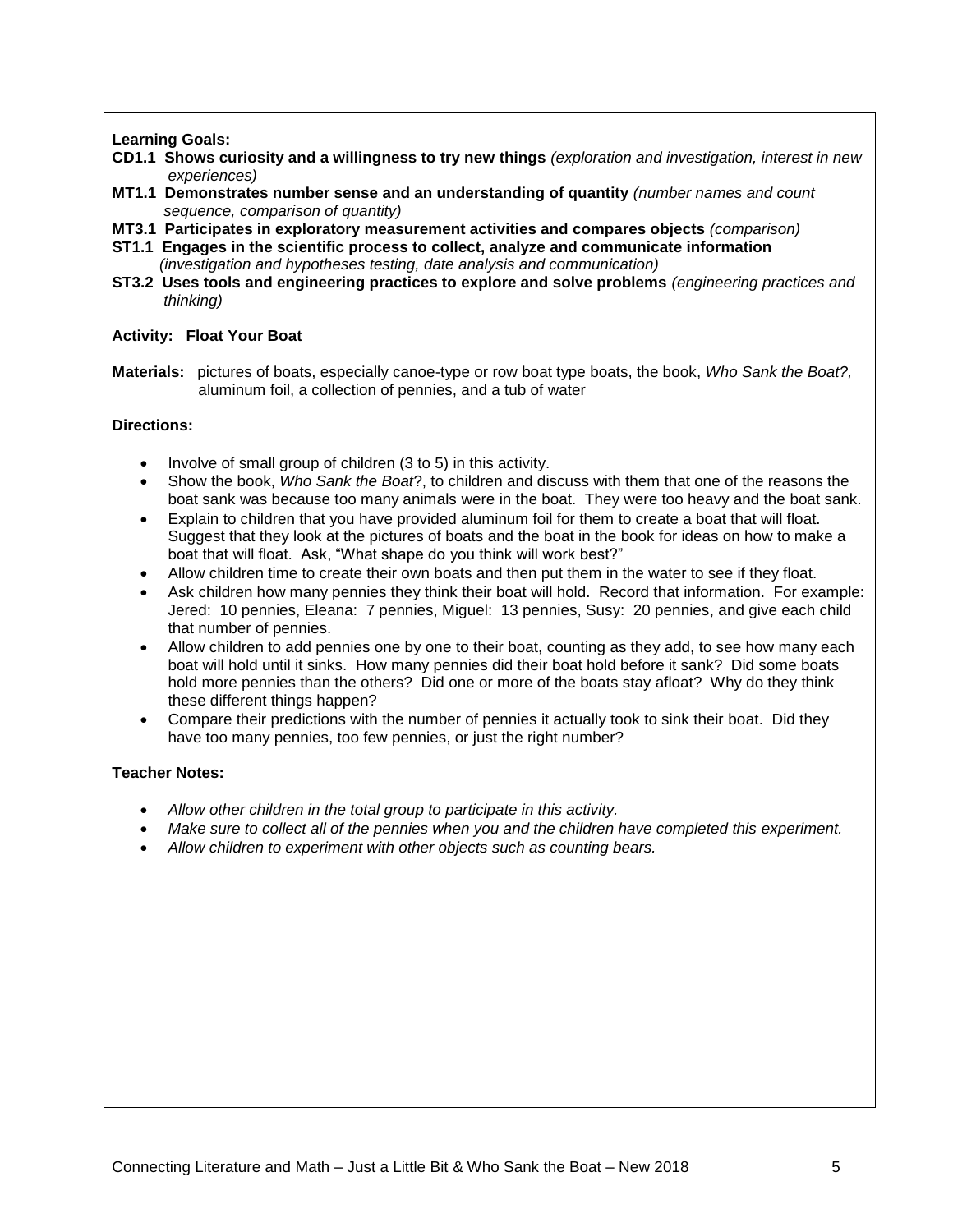## **Learning Goal: MT3.1 Participates in exploratory measurement activities and compares objects** *(comparison)*

### **Activity: Children as Scales**

**Materials:** a pair of socks, sand, small zipper sandwich bag, cotton balls

**Directions:**

- Place sand in a small zipper sandwich bag and place in the toe of one sock and cotton balls in the toe of the other and tie each one so that children cannot see what has been placed in each sock. Make the part of each sock that is tied off as close to the same size as possible so that size is not the attribute that children focus on.
- Involve two or three children at a time in this activity,
- Show children the two socks and ask them if they think the socks weigh the same or if they think one weighs more than the other. Accept all answers.
- Hold one sock in one hand and one sock in the other and ask children how they think you can tell if the socks weigh the same or if one weighs more than the other.
- Invite each child to hold one sock in one hand and one sock in the other and encourage him or her to describe what they discovered.
- Suggest that children use the scale in the Discovery Center to weigh the two socks to see what happens. \_\_\_\_\_\_\_\_\_\_\_\_\_\_\_\_\_\_\_\_\_\_\_\_\_\_\_\_\_\_\_\_\_\_\_\_\_\_\_\_\_\_\_\_\_\_\_\_\_\_\_\_\_\_\_\_\_\_\_\_\_\_\_\_\_\_\_\_\_\_\_\_\_\_\_\_\_\_\_\_\_\_\_\_\_\_\_

#### **Learning Goals:**

- **MT3.1 Participates in exploratory measurement activities and compares objects** *(measurement and comparison)*
- **ST1.1 Engages in the scientific process to collect, analyze, and communicate information** *(investigation and hypotheses testing, data analysis and communication)*
- **ST3.2 Uses tools and engineering practices to explore and solve problems** *(engineering practices and thinking)*

**Activity: Weighing Rocks or Stones**

**Materials:** balance scale, rocks or stones of different sizes and weights

## **Directions:**

- Take the balance scale and some of the rocks or stones to group time.
- Show the scale to children and invite them to tell what they know about it.
- Allow children to explore the rocks or stones.
- Explain to children that you will be in the Discovery Center with the scales and rocks or stones and invite them to join you for an experiment.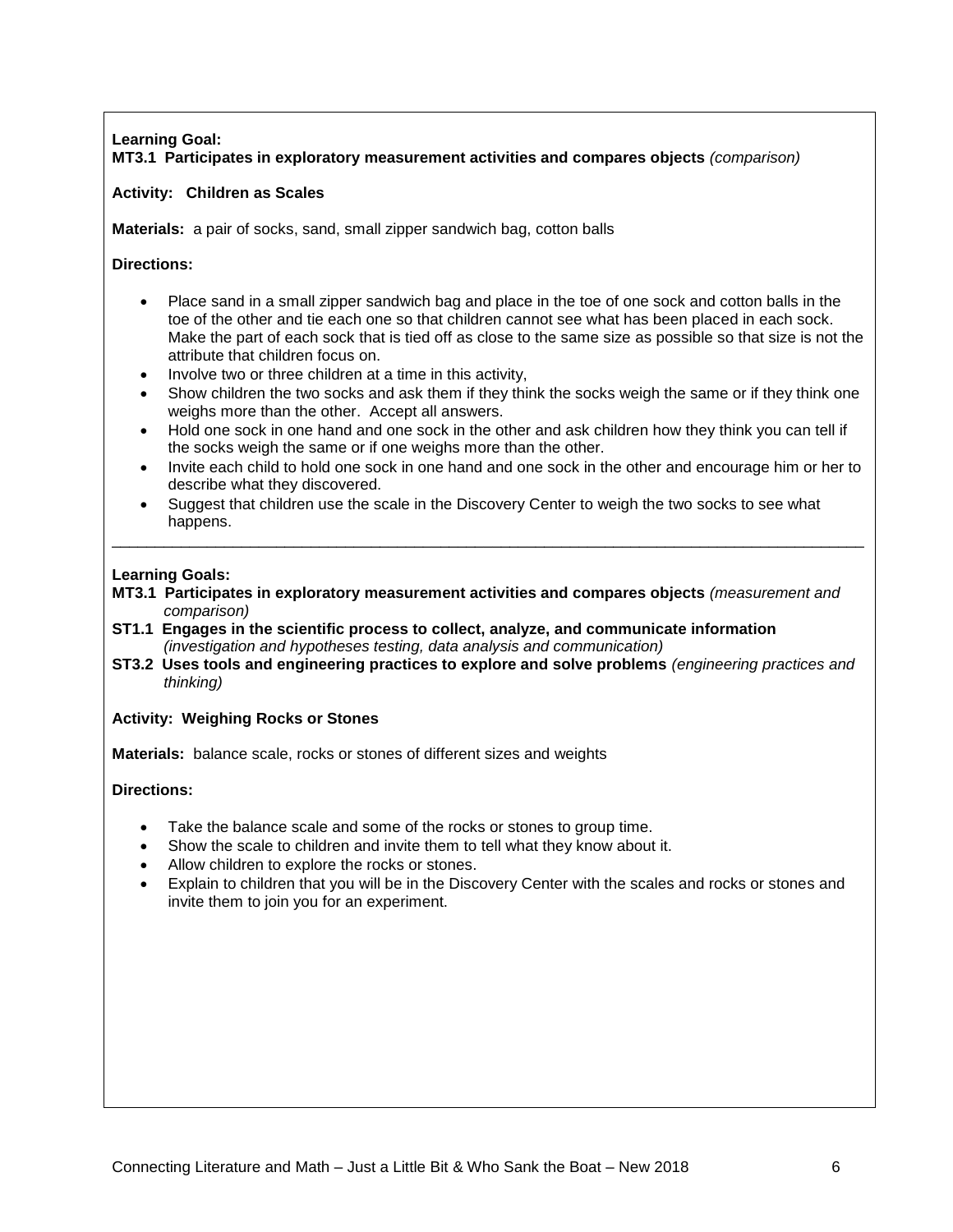## **Activity: Moving Feathers and Rocks**

**Materials:** feathers, rocks or stones and plastic squirt bottles (empty catsup, mustard or detergent dispensers that have been thoroughly cleaned)

#### **Directions:**

- Place rocks and feathers side by side on one side of a table.
- Invite two or three children to join you in an activity with the rocks, feathers and squirt bottles.
- Say to the children, "Do you think you can squeeze a squirt bottle to see if the air will move the rocks and the feathers from one side of the table to the other? Which do you think will be easiest to move, a rock or a feather?" Invite children to explain their answer.
- Allow children to experiment with using the squirt bottles to move the objects from one side of the table to the other. Listen to their comments.
- Invite children to discuss which was the easiest to move the rock or the feather and why they think the feather was the easiest to move. (rock is heavier than the feather)
- Ask if there is another way to determine which is the heaviest. (hold feather in one hand and rock in other, place feather in one bucket of balance scale and the rock in the other)

\_\_\_\_\_\_\_\_\_\_\_\_\_\_\_\_\_\_\_\_\_\_\_\_\_\_\_\_\_\_\_\_\_\_\_\_\_\_\_\_\_\_\_\_\_\_\_\_\_\_\_\_\_\_\_\_\_\_\_\_\_\_\_\_\_\_\_\_\_\_\_\_\_\_\_\_\_\_\_\_\_\_\_\_\_\_\_

#### **Learning Goals:**

**PH1.1 Demonstrates locomotor skills** *(traveling, complex movement)*

**LD1.1 Understands and responds to language (in child's home language)** *(vocabulary and language comprehension, follows directions)*

**Activity: Move Like the Animals**

**Materials:** book, *Just a Little Bit*

**Directions:**

- Conduct this activity in an area either indoors or on the playground where children have room to move about safely.
- Show the book, *Just a Little Bit,* and recall with children that the animals moved up the seesaw in a variety of ways, As you say how each animal moved up the seesaw, invite children to move in place like that animal:
	- o mouse climbed
	- o giraffe walked
	- o zebra trotted
	- o lion pranced (lively high-stepping, shoulders back, head up)
	- o bear lumbered (walk slowly and heavily)
	- o crocodile, mongoose, monkey and ostrich climbed
	- o small brown beetle flew
- Describe and demonstrate any movements that are unfamiliar to children; trotted pranced and lumbered, for example.
- Explain that you will now describe how each animal moves and they can move around the room or playground like that animal.

"Mouse, climb!" "Giraffe walk!" "Zebra, trot!" "Lion, prance!" "Bear, lumber!" "Crocodile, Mongoose, Monkey, and Ostrich, climb!" "Small brown beetle, fly!"

Allow children time to move like each animal before moving on to the next one.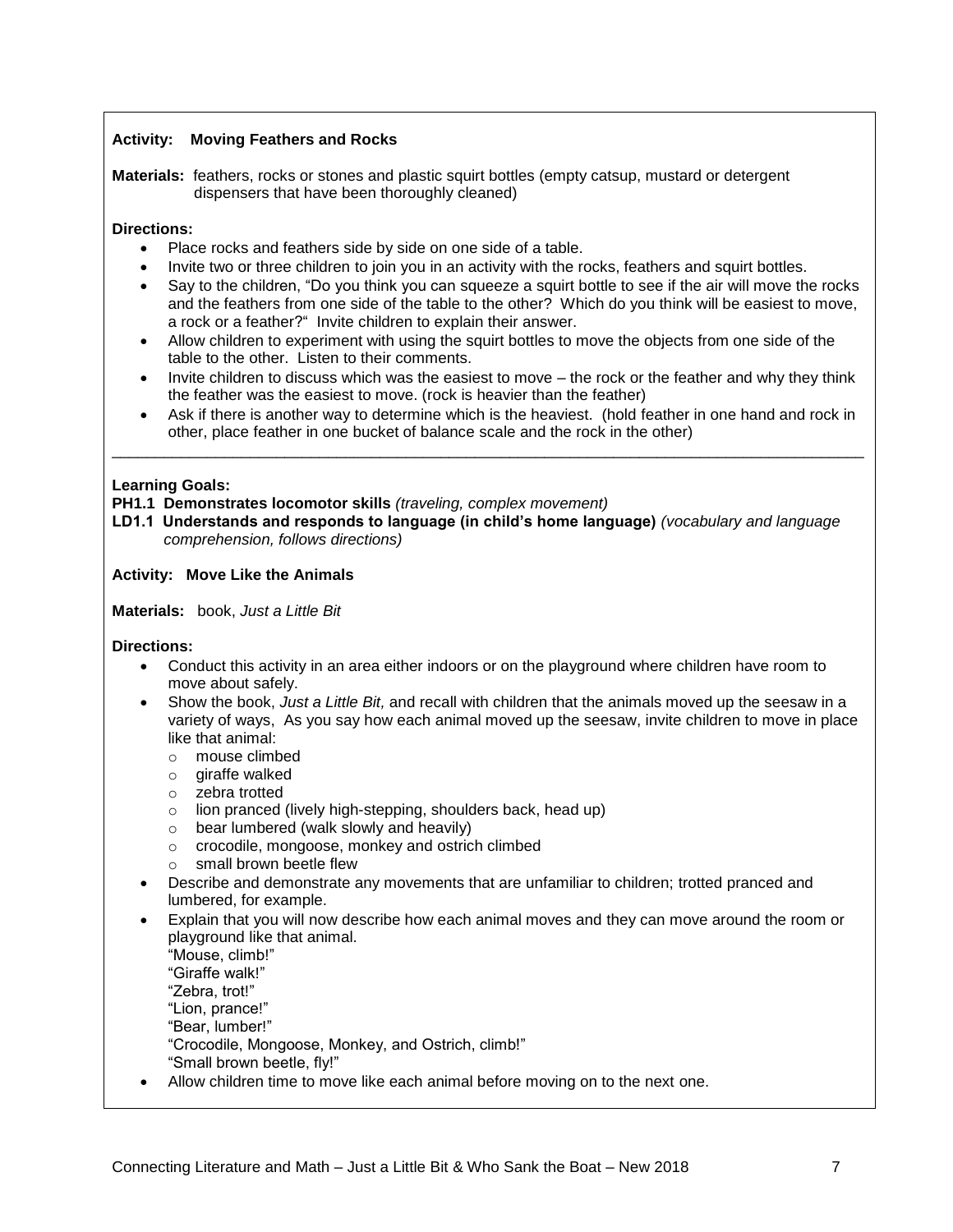# **Learning Environment**

**Teacher Note:** *As children are involved in the learning centers listed here, they are engaged in activities that primarily support the following Domains of Child Development and Early Learning:*

- *Emergent Literacy*
- *Mathematical Thinking*
- *Science and Technology*

#### **Library Center:**

- Add the books *Just a Little Bit* and *Who Sank the Boat?*
- Add magnet board
- Add *Who Sank the Boat?* storytelling figures

#### **Discovery Center**

- Add a sign, **Weight Station**, with picture of balance scale with buckets or pans
- Add balance scale with buckets or pans
- Provide items in small individual baskets/containers for weighing: rocks, shells, smooth stones, small wooden blocks, counting bears or other small animals
- Add socks from **Activity: Children as Scales**
- Add index cards and pencils or markers to encourage note-taking
- Involve children in weighing rocks and or stones as a follow-up to **Weighing Rocks or Stones** discussion during group time.
	- $\circ$  Allow children to explore the rocks. Involve them in discussing what they notice about the rocks. Which rock is the heaviest? Which is the lightest?
	- o Explain that they can find out by weighing the rocks.
	- $\circ$  Invite them to put one rock in one balance pan and another rock in the other balance pan. What do they notice about the pans?
	- $\circ$  Involve them in discussing why they think one pan is lower than the other. Guide them to discover that the heaviest rock causes the pan to be lower than the other.
	- $\circ$  Allow children to experiment with weighing the rocks. Can they balance the rocks on the scale?
	- $\circ$  Suggest that children experiment with weighing some of the other objects in the center.

## **Water Center**

- Tub of water
- Clean containers such as butter tubs or whipped topping containers
- Sheets of aluminum foil (variety of sizes, such as 4"x6" rectangles, 5"x5" squares or 6" diameter circles)
- Small plastic animals or small people figures

# **Transition Activities**

## **Activity: Move Like the Animals**

- Have children move like the animals in the book, *Just a Little Bit,* to transition from one activity to another.
- Consider using this activity when moving children one or two at a time from group time to hand washing, or moving the entire group from indoors to outdoors, for example.